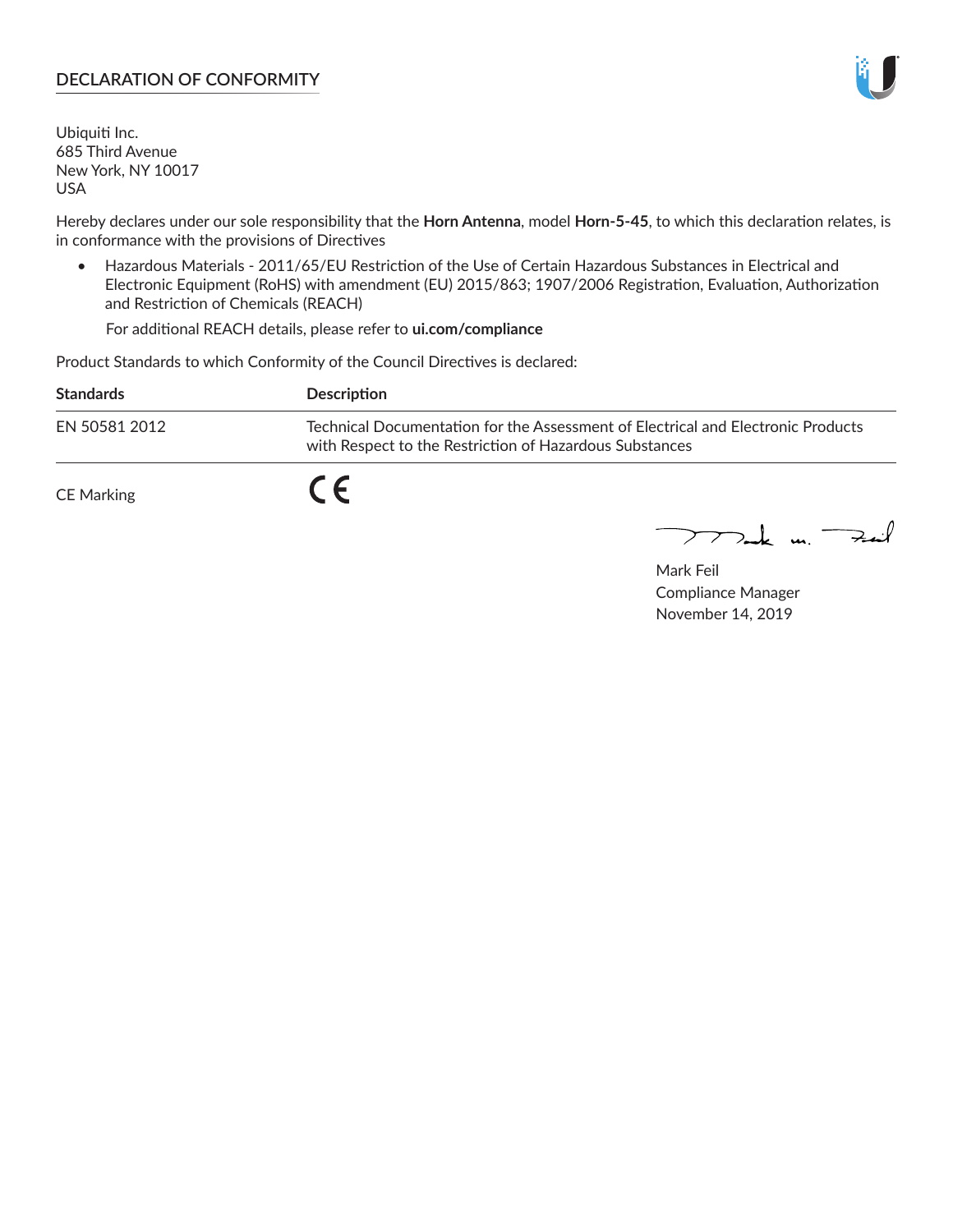# **DECLARATION OF CONFORMITY**



## **български** [Bulgarian]

С настоящото UBIQUITI декларира, че това устройство Horn-5-45 отговаря на основните изисквания и други приложими разпоредби на Директива 2011/65/ЕС с изменение (ЕС) 2015/863.

## **Hrvatski** [Croatian]

Tvrtka UBIQUITI ovim putem izjavljuje da je ovaj uređaj Horn-5-45 u skladu s osnovnim zahtjevima i ostalim bitnim odredbama direktiva 2011/65/EU i dopunom (EU) 2015/863.

## **Čeština** [Czech]

Společnost UBIQUITI tímto prohlašuje, že zařízení Horn-5-45 splňuje základní požadavky a jiné související podmínky směrnice 2011/65/EU a dodatku (EU) 2015/863.

## **Dansk** [Danish]

Hermed erklærer UBIQUITI, at denne Horn-5-45-enhed overholder de essentielle krav og andre relevante bestemmelser i direktivet 2011/65/EU med tillæg (EU) 2015/863.

## **Nederlands** [Dutch]

UBIQUITI verklaart hierbij dat dit Horn-5-45-apparaat voldoet aan de essentiële vereisten en andere relevante voorwaarden uit de Europese richtlijn 2011/65/EU en gedelegeerde richtlijn (EU) 2015/863.

#### **English**

Hereby, UBIQUITI, declares that this Horn-5-45 device, is in compliance with the essential requirements and other relevant provisions of Directive 2011/65/EU with amendment (EU) 2015/863.

## **Eesti keel** [Estonian]

Käesolevaga kinnitab UBIQUITI, et antud Horn-5-45 seade vastab direktiivis 2011/65/EL välja toodud põhilistele nõuetele ning muudele asjakohastele sätetele, koos parandusega (EL) 2015/863.

## **Suomi** [Finnish]

UBIQUITI vakuuttaa täten, että tämä Horn-5-45-laite on direktiivien 2011/65/EU ja (EU) 2015/863 oleellisten vaatimusten ja muiden ehtojen mukainen.

#### **Français** [French]

Par les présentes, UBIQUITI déclare que ce dispositif Horn-5-45 est conforme aux exigences essentielles et aux autres dispositions pertinentes de la directive 2011/65/UE avec l'amendement (UE) 2015/863.

## **Deutsch** [German]

UBIQUITI erklärt hiermit, dass dieses Gerät Horn-5-45 den grundlegenden Anforderungen und anderen relevanten Bestimmungen der Richtlinien 2011/65/EU und (EU) 2015/863 entspricht.

#### **Ελληνικά** [Greek]

Δια του παρόντος η UBIQUITI δηλώνει ότι αυτή η συσκευή Horn-5-45 συμμορφώνεται με τις βασικές απαιτήσεις και άλλες σχετικές διατάξεις της Οδηγίας 2011/65/ΕΕ με την τροποποίηση (ΕΕ) 2015/863.

#### **Magyar** [Hungarian]

Az UBIQUITI kijelenti, hogy a(z) Horn-5-45 számú eszköz megfelel a 2011/65/EU irányelv (EU) 2015/863. számú módosítása alapvető követelményeinek és egyéb vonatkozó rendelkezéseinek.

#### **Íslenska** [Icelandic]

UBIQUITI lýsir því hér með yfir að Horn-5-45 er í samræmi við nauðsynlegar kröfur og önnur viðeigandi ákvæði í tilskipun 2011/65/EU ásamt viðbótum í (EU) 2015/863.

#### **Italiano** [Italian]

Con la presente, UBIQUITI dichiara che il presente dispositivo Horn-5-45 è conforme ai requisiti essenziali e alle altre disposizioni pertinenti della direttiva 2011/65/UE con l'emendamento (UE) 2015/863.